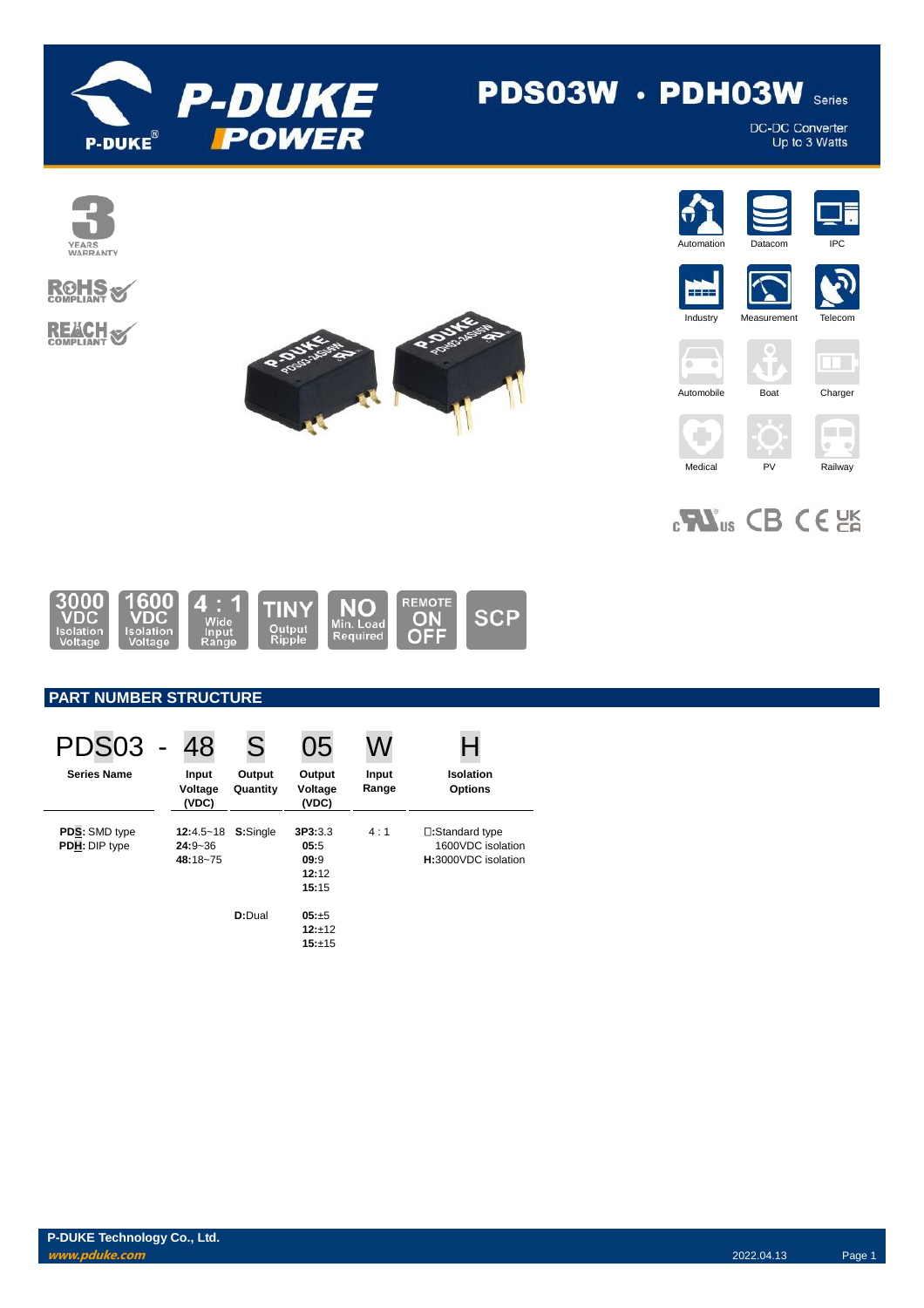

### **TECHNICAL SPECIFICATION** All specifications are typical at nominal input, full load and 25℃ unless otherwise noted

| <b>Model</b><br><b>Number</b> | Input Range | <b>Output Voltage</b> | <b>Output Current</b><br>@Full Load | <b>Input Current</b><br>@ No Load | Efficiency | <b>Maximum</b><br><b>Capacitor Load</b> |
|-------------------------------|-------------|-----------------------|-------------------------------------|-----------------------------------|------------|-----------------------------------------|
|                               | <b>VDC</b>  | <b>VDC</b>            | mA                                  | mA                                | %          | $\mu$ F                                 |
| PDS(H)03-12S3P3W              | $4.5 - 18$  | 3.3                   | 700                                 | 35                                | 75         | 3300                                    |
| PDS(H)03-12S05W               | $4.5 - 18$  | 5                     | 600                                 | 35                                | 81         | 1680                                    |
| PDS(H)03-12S09W               | $4.5 - 18$  | 9                     | 333                                 | 35                                | 80         | 1000                                    |
| PDS(H)03-12S12W               | $4.5 - 18$  | 12                    | 250                                 | 35                                | 82         | 820                                     |
| PDS(H)03-12S15W               | $4.5 - 18$  | 15                    | 200                                 | 35                                | 82         | 680                                     |
| PDS(H)03-12D05W               | $4.5 - 18$  | ±5                    | ±300                                | 40                                | 79         | ±1000                                   |
| PDS(H)03-12D12W               | $4.5 - 18$  | ±12                   | ±125                                | 40                                | 82         | ±470                                    |
| PDS(H)03-12D15W               | $4.5 - 18$  | ±15                   | ±100                                | 45                                | 81         | ±330                                    |
| PDS(H)03-24S3P3W              | $9 - 36$    | 3.3                   | 700                                 | 20                                | 75         | 3300                                    |
| PDS(H)03-24S05W               | $9 - 36$    | 5                     | 600                                 | 20                                | 80         | 1680                                    |
| PDS(H)03-24S09W               | $9 - 36$    | 9                     | 333                                 | 20                                | 80         | 1000                                    |
| PDS(H)03-24S12W               | $9 - 36$    | 12                    | 250                                 | 20                                | 82         | 820                                     |
| PDS(H)03-24S15W               | $9 - 36$    | 15                    | 200                                 | 20                                | 82         | 680                                     |
| PDS(H)03-24D05W               | $9 - 36$    | ±5                    | ±300                                | 20                                | 79         | ±1000                                   |
| PDS(H)03-24D12W               | $9 - 36$    | ±12                   | ±125                                | 20                                | 82         | ±470                                    |
| PDS(H)03-24D15W               | $9 - 36$    | ±15                   | ±100                                | 20                                | 81         | ±330                                    |
| PDS(H)03-48S3P3W              | $18 - 75$   | 3.3                   | 700                                 | 13                                | 75         | 3300                                    |
| PDS(H)03-48S05W               | $18 - 75$   | 5                     | 600                                 | 13                                | 80         | 1680                                    |
| PDS(H)03-48S09W               | $18 - 75$   | 9                     | 333                                 | 13                                | 80         | 1000                                    |
| PDS(H)03-48S12W               | $18 - 75$   | 12                    | 250                                 | 13                                | 83         | 820                                     |
| PDS(H)03-48S15W               | $18 - 75$   | 15                    | 200                                 | 13                                | 82         | 680                                     |
| PDS(H)03-48D05W               | $18 - 75$   | ±5                    | ±300                                | 13                                | 79         | ±1000                                   |
| PDS(H)03-48D12W               | $18 - 75$   | ±12                   | ±125                                | 13                                | 82         | ±470                                    |
| PDS(H)03-48D15W               | $18 - 75$   | ±15                   | ±100                                | 13                                | 81         | ±330                                    |

| <b>INPUT SPECIFICATIONS</b>   |                                                                                                            |                                                                                  |                |      |                        |             |
|-------------------------------|------------------------------------------------------------------------------------------------------------|----------------------------------------------------------------------------------|----------------|------|------------------------|-------------|
| <b>Parameter</b>              |                                                                                                            | <b>Conditions</b>                                                                | Min.           | Typ. | Max.                   | <b>Unit</b> |
| Operating input voltage range | 12Vin(nom)                                                                                                 |                                                                                  | 4.5            | 12   | 18                     |             |
|                               |                                                                                                            | 24Vin(nom)                                                                       | 9              | 24   | 36                     | <b>VDC</b>  |
|                               |                                                                                                            | 48Vin(nom)                                                                       | 18             | 48   | 75                     |             |
| Start up time                 | Constant resistive load                                                                                    | Power up                                                                         |                | 5    |                        | ms          |
|                               |                                                                                                            | Remote ON/OFF                                                                    |                | 5    |                        |             |
| Input surge voltage           | second, max.                                                                                               | 12Vin(nom)                                                                       |                |      | 25                     |             |
|                               |                                                                                                            | 24Vin(nom)                                                                       |                |      | 50                     | <b>VDC</b>  |
|                               |                                                                                                            | 48Vin(nom)                                                                       |                |      | 100                    |             |
| Input filter                  |                                                                                                            |                                                                                  |                |      | Capacitor type         |             |
| Remote ON/OFF                 |                                                                                                            | DC-DC ON                                                                         |                |      | Open or high impedance |             |
|                               | Ctrl pin applied current via $1k\Omega$                                                                    | DC-DC OFF                                                                        | $\overline{2}$ | 3    | 4                      | mA          |
|                               |                                                                                                            | Remote off input current                                                         |                |      | 2.5                    | mA          |
|                               | Application circuit<br>DC-DC ON<br>$+V$ in<br>$\frac{1k\Omega}{2}$ .<br>Ctrl<br>3mA<br>DC/DC<br>CURRENT(f) | DC-DC OFF<br>$+V$ in<br>$1k\Omega$<br>Ctrl<br>-ww-<br>3mA<br>DC/DC<br>CURRENT(1) |                |      |                        |             |
|                               | SOURCE<br>$-Vin$                                                                                           | SOURCE<br>$-Vin$                                                                 |                |      |                        |             |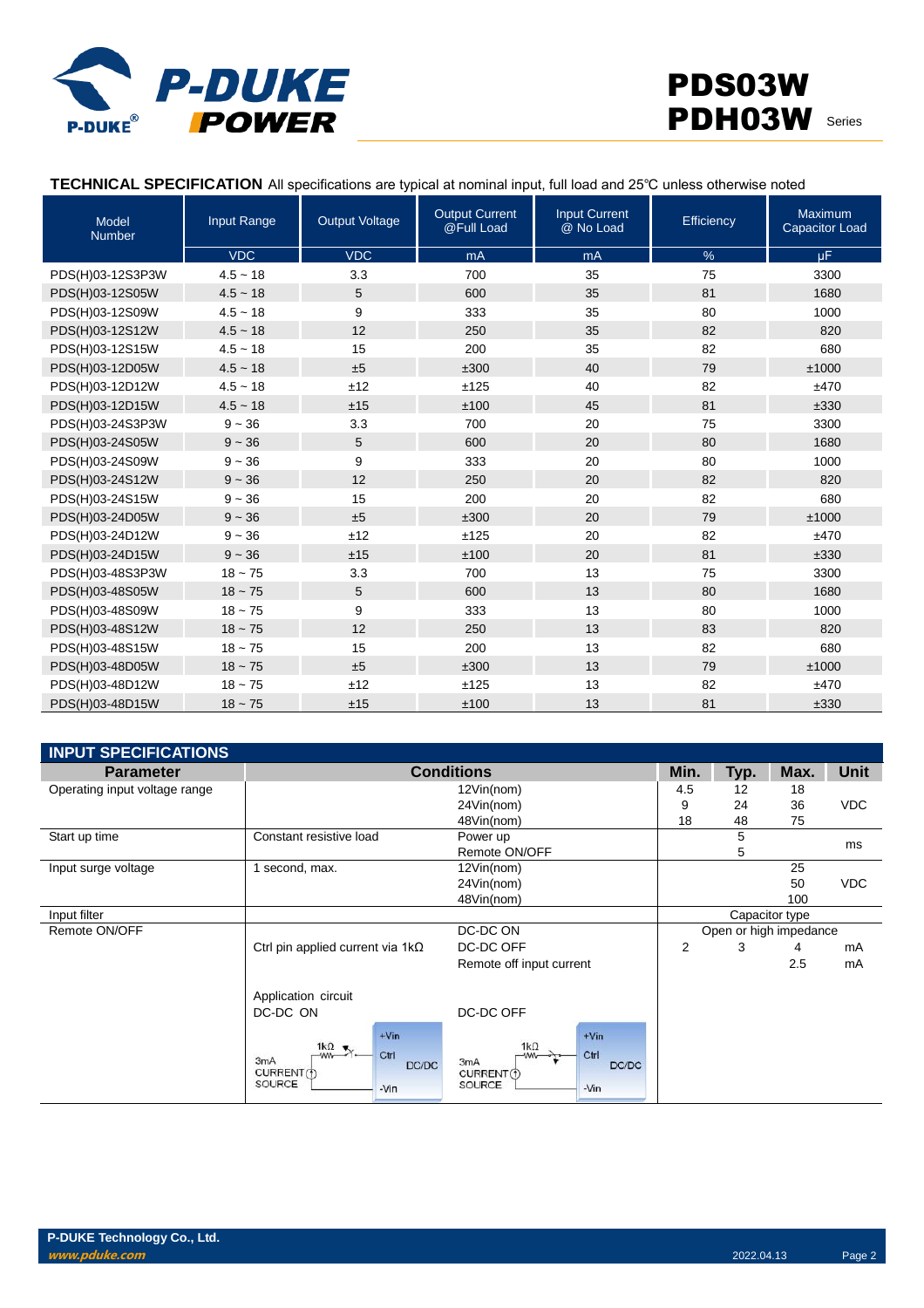

| OUTPUT SPECIFICATIONS            |                                    |                   |         |      |                                 |                    |
|----------------------------------|------------------------------------|-------------------|---------|------|---------------------------------|--------------------|
| <b>Parameter</b>                 |                                    | <b>Conditions</b> | Min.    | Typ. | Max.                            | <b>Unit</b>        |
| Voltage accuracy                 |                                    |                   | $-1.0$  |      | $+1.0$                          | %                  |
| Line regulation                  | Low Line to High Line at Full Load |                   | $-0.2$  |      | $+0.2$                          | %                  |
| Load regulation                  | No Load to Full Load               | Single            | $-1.0$  |      | $+1.0$                          |                    |
|                                  |                                    | Dual              | $-1.0$  |      | $+1.0$                          | %                  |
|                                  | 10% Load to 100% Full Load         | Single            | $-0.5$  |      | $+0.5$                          |                    |
|                                  |                                    | Dual              | $-0.8$  |      | $+0.8$                          |                    |
| Cross regulation                 | Asymmetrical load 25%/100% FL      | Dual              | $-5.0$  |      | $+5.0$                          | %                  |
| Ripple and noise                 | 20MHz bandwidth                    |                   |         | 30   |                                 | mVp-p              |
| Temperature coefficient          |                                    |                   | $-0.02$ |      | $+0.02$                         | $%$ <sup>o</sup> C |
| Transient response recovery time | 25% load step change               |                   |         | 250  |                                 | μs                 |
| Short circuit protection         |                                    |                   |         |      | Continuous, automatics recovery |                    |

| <b>GENERAL SPECIFICATIONS</b> |                             |                                    |              |      |              |                    |
|-------------------------------|-----------------------------|------------------------------------|--------------|------|--------------|--------------------|
| <b>Parameter</b>              |                             | <b>Conditions</b>                  | Min.         | Typ. | Max.         | Unit               |
| Isolation voltage             | 1 minute<br>Input to Output | <b>Standard Type</b><br>Suffix "H" | 1600<br>3000 |      |              | <b>VDC</b>         |
| Isolation resistance          | 500VDC                      |                                    |              |      |              | $G\Omega$          |
| Isolation capacitance         |                             | Standard Type                      |              |      | 50           | pF                 |
|                               |                             | Suffix "H"                         |              |      | 50           |                    |
| Switching frequency           | Full load to minimum load   |                                    | 100          |      |              | kHz                |
| Safety approvals              | IEC/ EN/ UL62368-1          |                                    |              |      | UL:E193009   |                    |
|                               |                             |                                    |              |      | CB:UL(Demko) |                    |
| Weight                        |                             |                                    |              |      |              | 4.5g(0.16oz)       |
| MTBF                          | MIL-HDBK-217F               |                                    |              |      |              | 5.738 x $10^6$ hrs |

| <b>ENVIRONMENTAL SPECIFICATIONS</b> |                   |       |      |        |                |
|-------------------------------------|-------------------|-------|------|--------|----------------|
| <b>Parameter</b>                    | <b>Conditions</b> | Min.  | Typ. | Max.   | <b>Unit</b>    |
| Operating ambient temperature       | Without derating  | -40   |      | $+71$  | °C             |
|                                     | With derating     | $+71$ |      | $+85$  |                |
| Maximum case temperature            |                   |       |      | 100    | °C             |
| Storage temperature range           |                   | $-55$ |      | $+125$ | °C             |
| Thermal shock                       |                   |       |      |        | MIL-STD-810F   |
| Vibration                           |                   |       |      |        | MIL-STD-810F   |
| Relative humidity                   |                   |       |      |        | 5% to 95% RH   |
| Lead-free reflow solder process     | Only for SMD type |       |      |        | IPC J-STD-020E |
| Moisture sensitivity level(MSL)     | Only for SMD type |       |      |        | IPC J-STD-033C |
|                                     |                   |       |      |        | Level 2a       |

| <b>EMC SPECIFICATIONS</b>      |                  |                                                                                                                                                                                                                                                                        |                  |
|--------------------------------|------------------|------------------------------------------------------------------------------------------------------------------------------------------------------------------------------------------------------------------------------------------------------------------------|------------------|
| <b>Parameter</b>               |                  | <b>Conditions</b>                                                                                                                                                                                                                                                      | Level            |
| EMI                            | EN55032          | With external components                                                                                                                                                                                                                                               | Class A, Class B |
| <b>EMS</b>                     | EN55024          |                                                                                                                                                                                                                                                                        |                  |
| <b>ESD</b>                     | EN61000-4-2      | Air $\pm$ 8kV and Contact $\pm$ 6kV                                                                                                                                                                                                                                    | Perf. Criteria A |
| Radiated immunity              | EN61000-4-3      | 10 V/m                                                                                                                                                                                                                                                                 | Perf. Criteria A |
| <b>Fast transient</b>          | EN61000-4-4      | $±$ 2kV                                                                                                                                                                                                                                                                | Perf. Criteria A |
|                                |                  | With an external input filter capacitor<br>(Nippon chemi-con KY series, 220µF/100V)                                                                                                                                                                                    |                  |
| Surge                          | EN61000-4-5      | ±1kV<br>With an external input filter capacitor                                                                                                                                                                                                                        | Perf. Criteria A |
|                                |                  | (Nippon chemi-con KY series, 220µF/100V)                                                                                                                                                                                                                               |                  |
| Conducted immunity             | EN61000-4-6      | 10 Vr.m.s                                                                                                                                                                                                                                                              | Perf. Criteria A |
| Power frequency magnetic field | EN61000-4-8<br>. | 100A/m continuous; 1000A/m 1 second<br>$\sim$ . The contract of the contract of the contract of the contract of the contract of the contract of the contract of the contract of the contract of the contract of the contract of the contract of the contract of the co | Perf. Criteria A |

**CAUTION:** This power module is not internally fused. An input line fuse must always be used.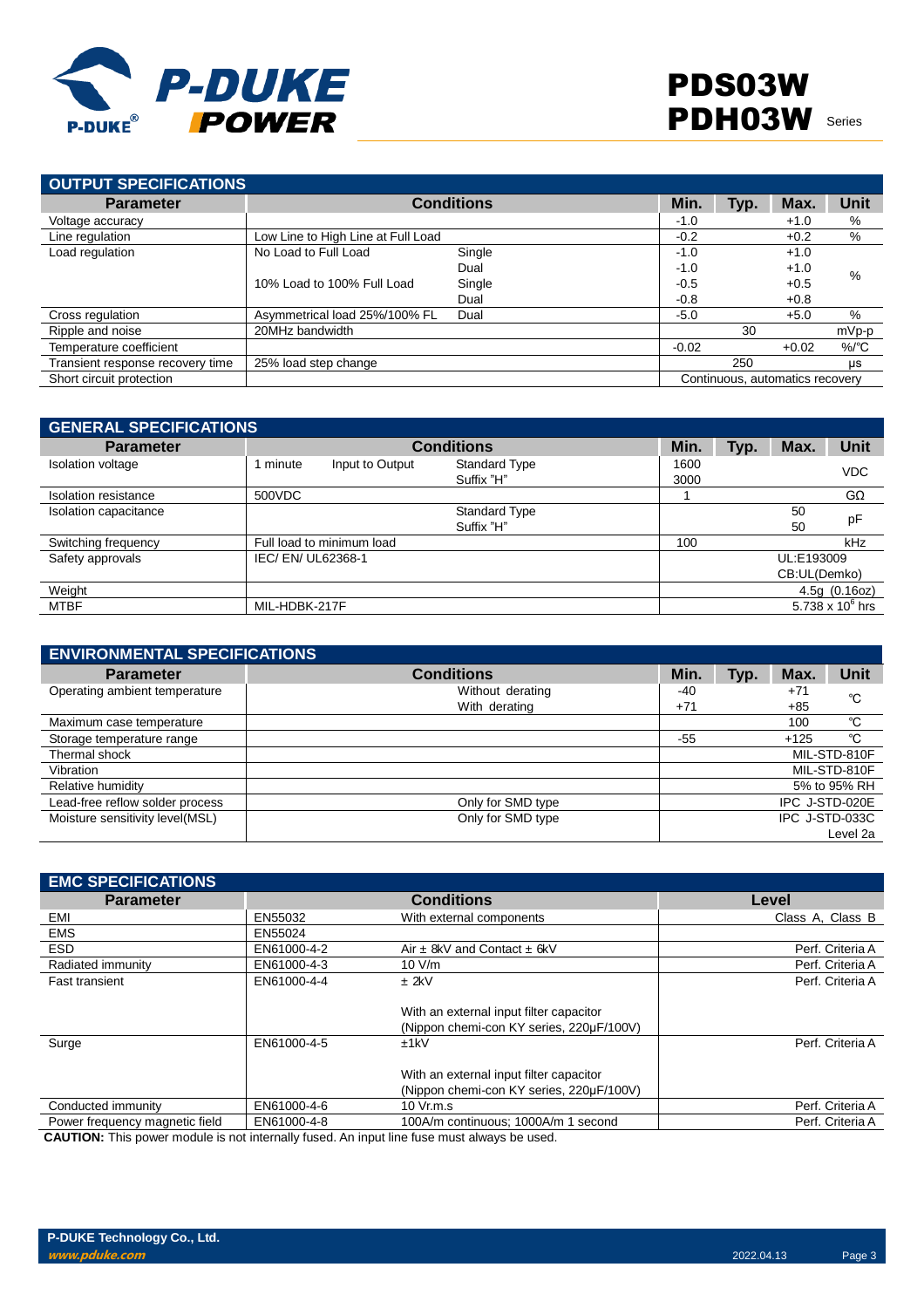

# PDS03W PDH03W Series

### **CHARACTERISTIC CURVE**







## **FUSE CONSIDERATION**

This power module is not internally fused. An input line fuse must always be used.

This encapsulated power module can be used in a wide variety of applications, ranging from simple stand-alone operation to an integrated part of sophisticated power architecture.

To maximum flexibility, internal fusing is not included; however, to achieve maximum safety and system protection, always use an input line fuse. The input line fuse suggest as below:

| Model                             | <b>Fuse Rating</b><br>(A) | <b>Fuse Type</b> |
|-----------------------------------|---------------------------|------------------|
| PDS(H)03-12SOOW · PDS(H)03-12DOOW | 2.5                       | Slow-Blow        |
| PDS(H)03-24SOOW · PDS(H)03-24DOOW | 1.5                       | Slow-Blow        |
| PDS(H)03-48SOOW · PDS(H)03-48DOOW |                           | Slow-Blow        |

The table based on the information provided in this data sheet on inrush energy and maximum DC input current at low Vin.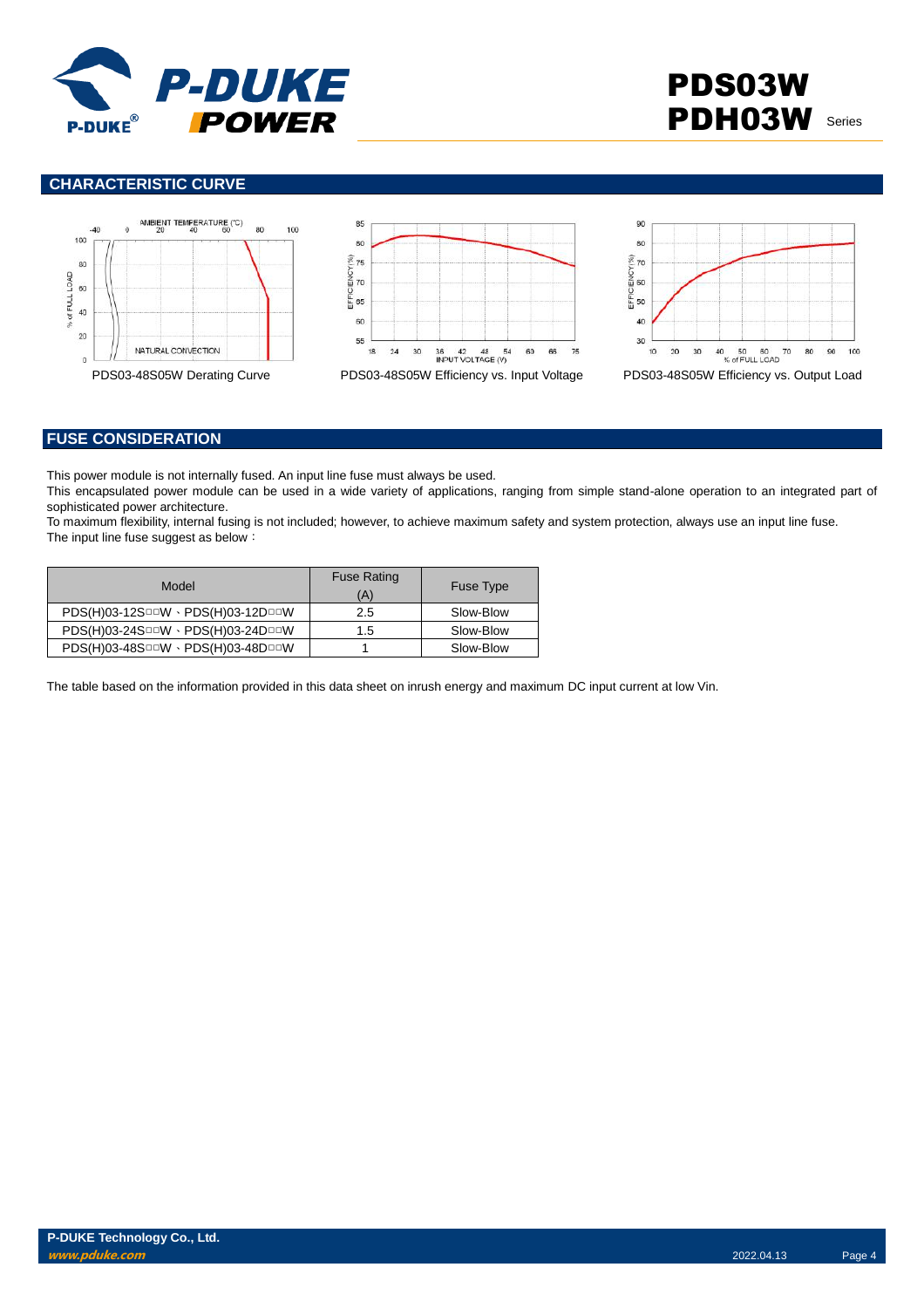

# PDS03W PDH03W Series

## **MECHANICAL DRAWING**

#### **PDS03W**



### **PIN CONNECTION**

| <b>PIN</b> | <b>SINGLE</b> | <b>DUAL</b> |
|------------|---------------|-------------|
|            | -Vin          | -Vin        |
|            | Ctrl          | Ctrl        |
| 6          | <b>NC</b>     | Common      |
|            | <b>NC</b>     | -Vout       |
|            | $+$ Vout      | $+$ Vout    |
|            | -Vout         | Common      |
| 14         | +Vin          | $+V$ in     |

1. All dimensions in inch [mm]

2. Tolerance :x.xx±0.02 [x.x±0.5]

x.xxx±0.01 [x.xx±0.25]

3. Pin dimension tolerance ±0.004[0.10]

### **PDH03W**

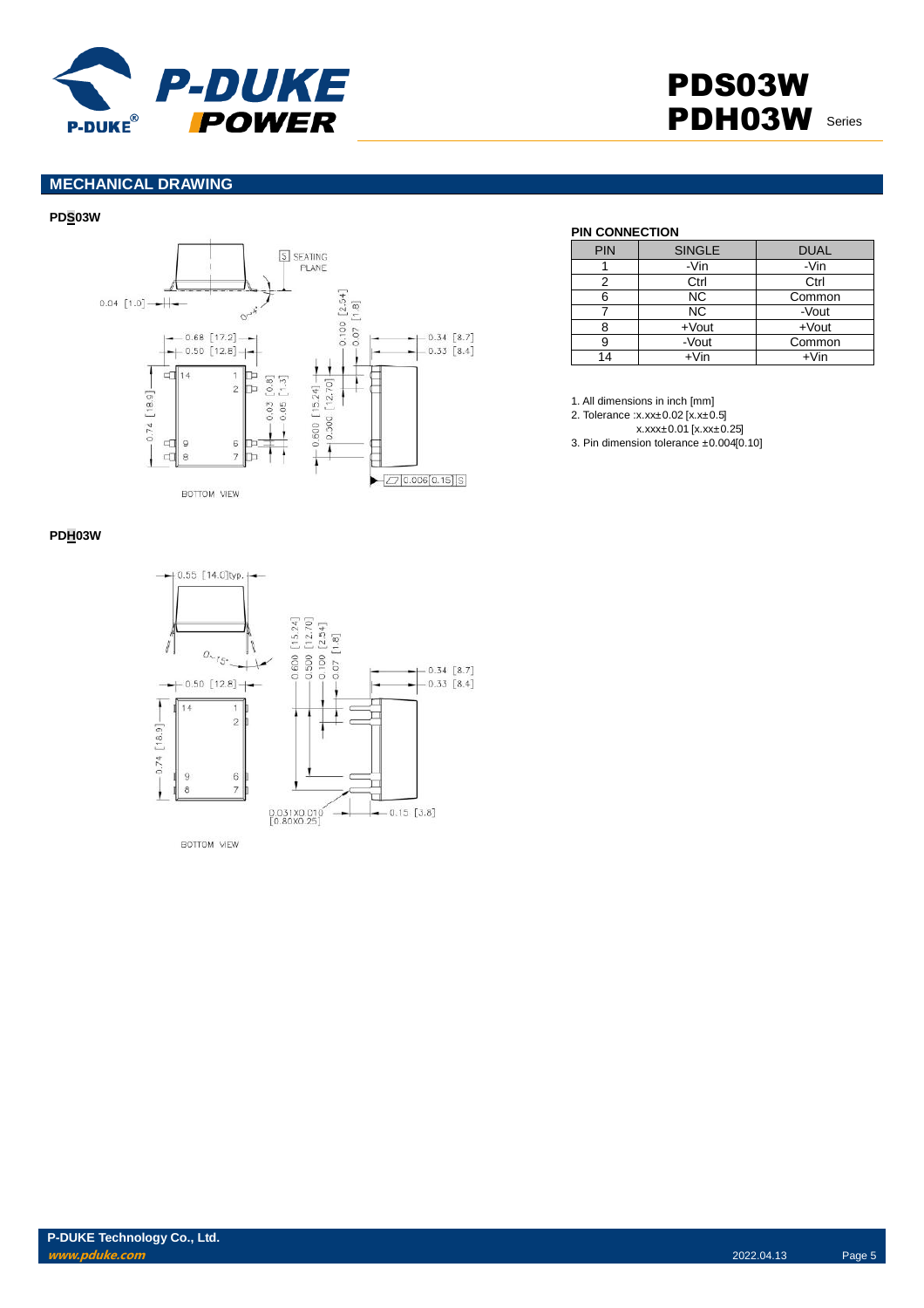

# PDS03W PDH03W Series

## **RECOMMENDED PAD LAYOUT**

#### **PDS03W**



**PDH03W**



All dimensions in inch[mm] Pad size(lead free recommended) Top view pad:0.080x0.070[2.00x1.80]

All dimensions in inch[mm] Pad size(lead free recommended) Through hole1.2.6.7.8.9.14: Φ0.043[1.10] Top view pad1.2.6.7.8.9.14: Φ0.055[1.40] Bottom view pad1.2.6.7.8.9.14: Φ0.080[2.04]

#### **THERMAL CONSIDERATIONS**

The power module operates in a variety of thermal environments.

However, sufficient cooling should be provided to help ensure reliable operation of the unit.

Heat is removed by conduction, convection, and radiation to the surrounding environment.

Proper cooling can be verified by measuring the point as the figure below.

The temperature at this location should not exceed "Maximum case temperature".

When operating, adequate cooling must be provided to maintain the test point temperature at or below "Maximum case temperature". You can limit this temperature to a lower value for extremely high reliability.

■ Thermal test condition with vertical direction by natural convection (20LFM).